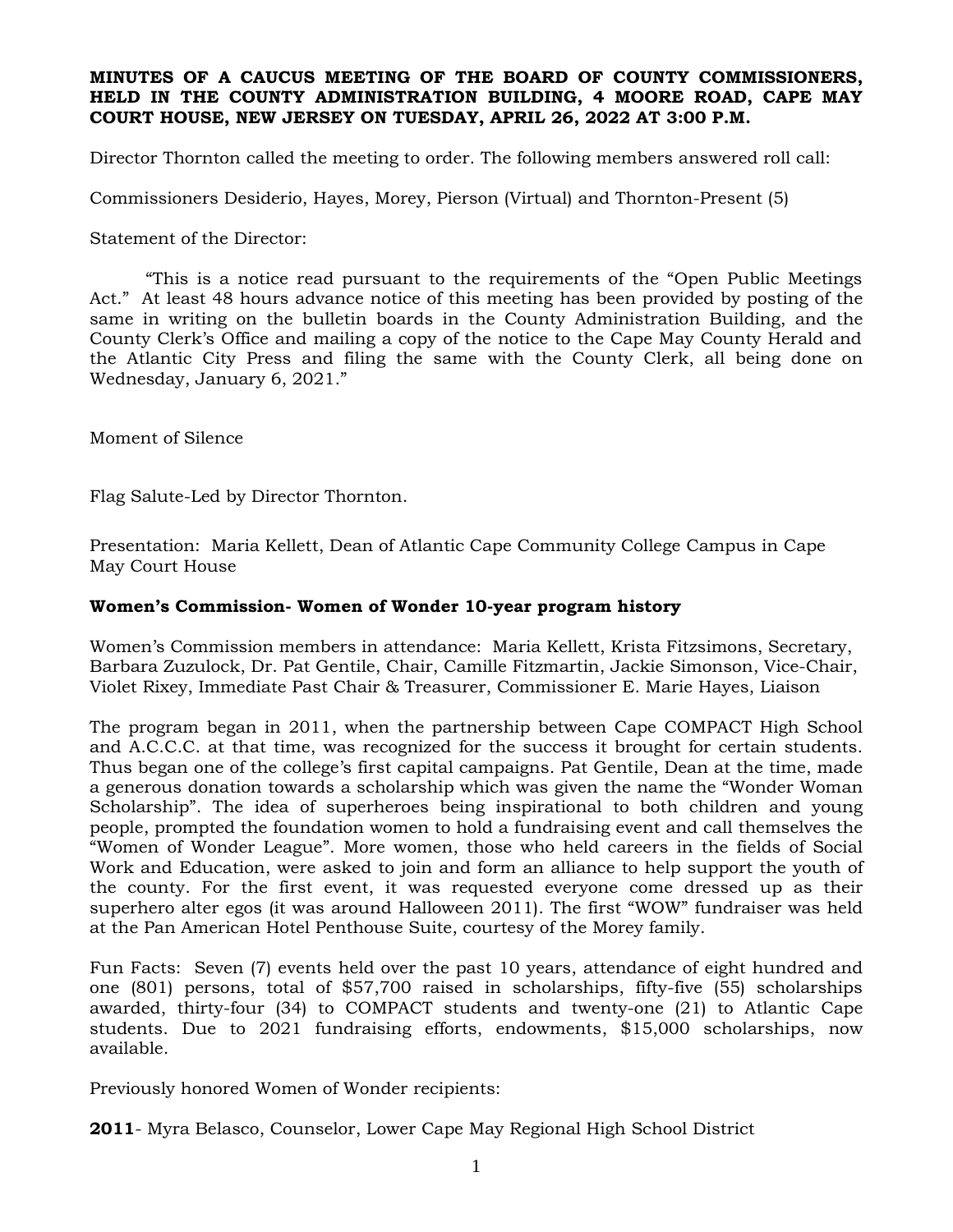April 26, 2022, (Continued)

**2012** –Martina Singleton, Sexual Assault Program Director, Coalition Against Rape & Abuse

**2013** –Noel Hiers, Director, School Based Youth Services, CMC Technical High School

**2016**- E. Marie Hayes, County Commissioner, Alumni of Atlantic Cape Community College

**2018**- Vicki T. Clark, Director, Cape May County Chamber of Commerce

- **2019**-Stormy Freese, Microbiologist, Cape May County Mosquito Control Karen Mahar, Director, Ocean City Free Public Library Shirley "Becki" Wilson, Commissioner, DRBA
- **2021**-Michele Gillian, Executive Director, Ocean City Chamber of Commerce Chase Jackson, Executive Director, Ocean City Arts Center Marilyn Miller, Director, Samuel S. De Vico Senior Center Doris E. Barnes, 100 yr. old Veteran, United States Marines

**2022**-October 27, 2022 at the Flanders, Ocean City, New Jersey, honorees unknown

## **1. Allison Hansen-** Purchasing Report

Ms. Hansen detailed awards, extensions, or changes to contracts, and competitive contracting of the following resolutions: Res. Nos. 257-22, 258-22, 259-22 and 260-22.

Res. 257-22 authorizing use of Competitive Contracting to solicit proposals for the Provision of Methadone Treatment Services for the County of Cape May.

Res. 258-22 awarding Contract No. C2-76 to Bonfire Engineering and Consulting, Inc. to provide a Broadband Assessment and Feasibility Study for the County of Cape May in the amount of \$238,935.00.

Res. 259-22 amending Contract No. C1-194 with International City Management Association Retirement Corporation dba MissionSquare Retirement for Deferred Compensation Plan Services for the County of Cape May.

Res. 260-22 rejecting all proposals submitted April 13, 2022, in response to 2022 Specification No. 7 to furnish and deliver maintenance of existing County Wide Security Access & Video Surveillance Systems.

### **2. Kevin Lare-**Administrator Report

Mr. Lare told the Board of Commissioners he would provide them with his report in closed session. Instead, he gave a brief report on the status of the emergency repair of the 96<sup>th</sup> Street Bridge (Res. No. 292-22) and several maintenance paving projects for Bob Church, County Engineer, in his absence.

# **3. Commissioner Discussions**

**Commissioner Desiderio-**No discussion.

**Commissioner Hayes**-No discussion.